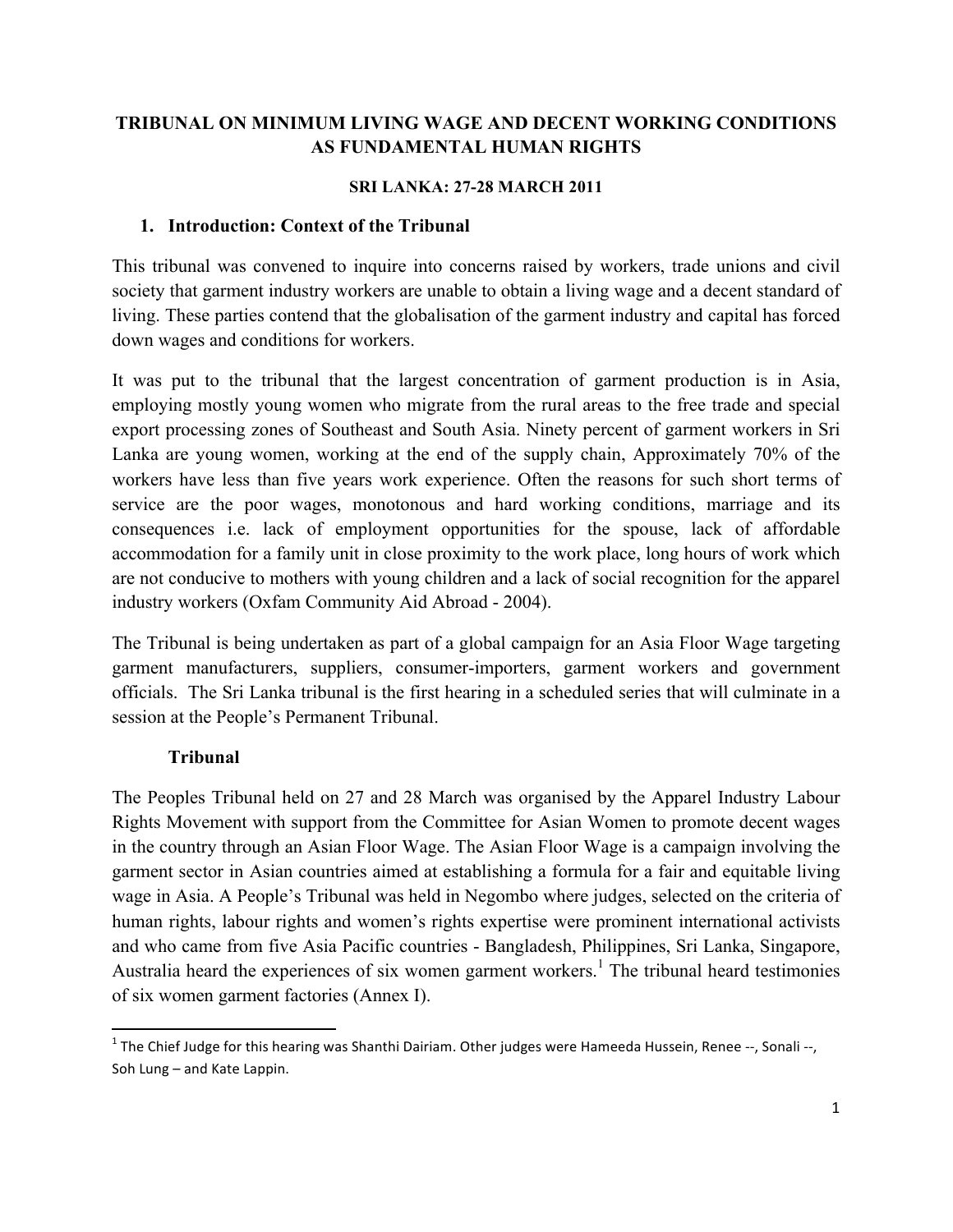The objectives of the Tribunal established by the organisers were

- to affirm the human rights of women who are workers, to assert their rights to decent work and respectable wages in order to live a full and progressive life, sustain family life, and contribute to the development of their community and their country;
- to establish whether the Supply Chain of garment industry is conducive for decent labour standards for workers, specifically women workers, using the ILO guidelines, and if not, determine the magnitude of working and living in conditions that fall far short of Decent Labour Standards;
- to analyse the role of gender- the double burden of women, the wide spread gender discrimination in global garment industry, the gender wage gap, nonconsideration of gender roles in determining the state of labour standards in the garment industry;
- to evaluate Proposals for establishing Decent Labour Standards and make Recommendations

## 2. **Focus of tribunal – living wage as a fundamental human right**

The judges utilised a human rights framework to conduct their deliberations. The primary focus of the tribunal was to determine whether the right to an adequate standard of living for a worker and their family could be enjoyed by workers in the garment industry in SriLanka. The tribunal members, however, also enquired into other human rights violations that may either cause the right to an adequate livelihood to be undermined or may not be achieved as a result of an inadequate wage.

Article 23 (3) of the UN Declaration of Human Rights (1948) says that everyone who works has a right to just and favourable remuneration ensuring for himself (sic) and his (sic) family an existence worthy of human dignity, and supplemented, if necessary, by other means of social protection;

Articles 7 (a) (ii) and 11 of the International Covenant of Economic, Social and Cultural Rights (1966) refer to providing all workers with an adequate standard of living.

The ILO Convention and the ILO Declaration on Social Justice for Fair Globalisation (2008) require states to ensure a minimum living wage is provided to workers and for workers to share the fruits of economic growth and the fruits of their labour.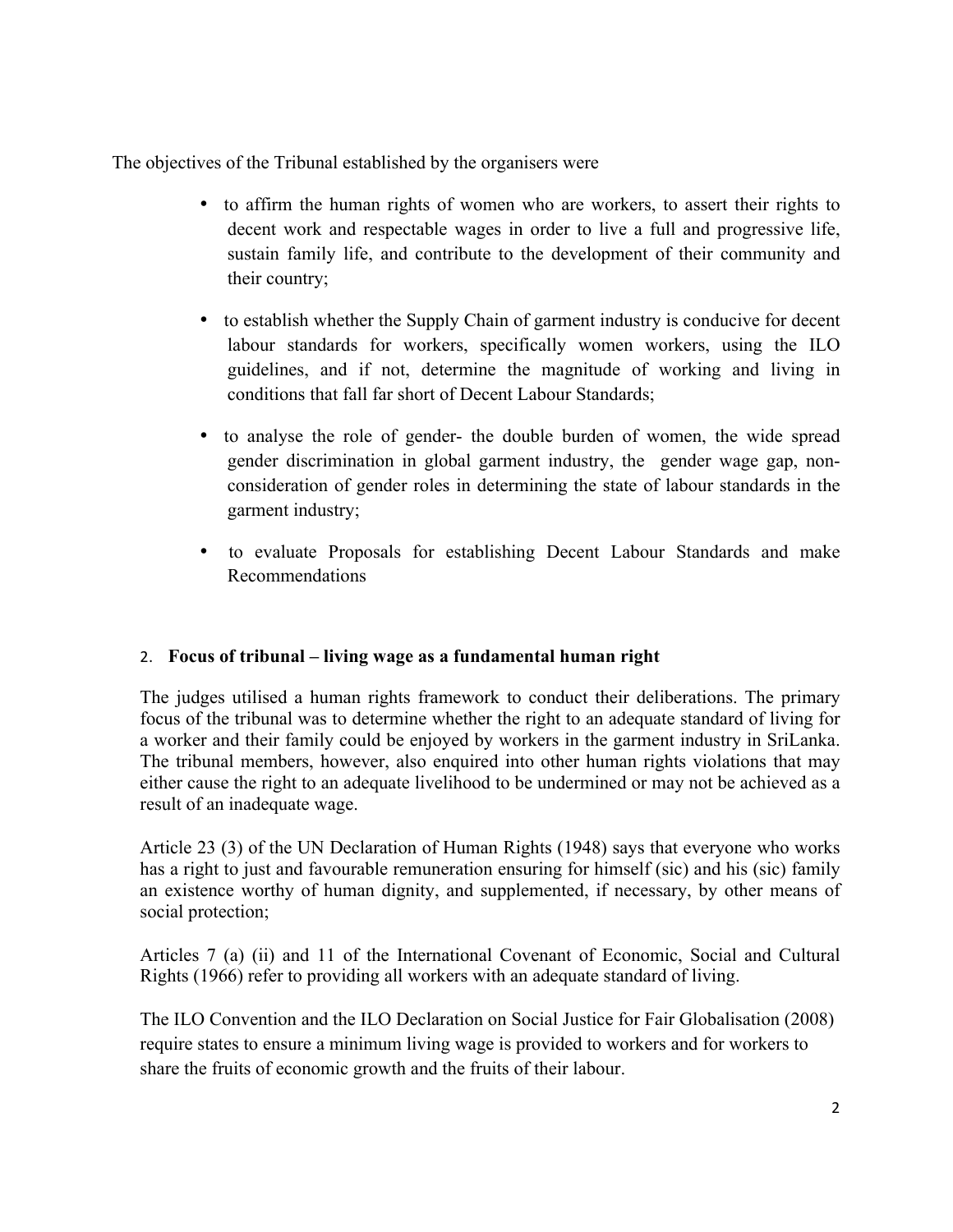The tribunal also considered a range of other state obligations that must be meet to ensure an adequate standard of living. They included

The Convention on the Elimination of all forms of Discrimination against Women (CEDAW);

The core conventions of the ILO and particularly convention 87, Freedom of Association and Protection of the Right to Organise and convention 98, Right to Organise and Collective bargaining, 1949.

# **3. Issues raised by the witnesses related to wages and decent conditions of work**

The tribunal heard that the export garment industry is a major foreign exchange earner with women workers contributing 65% to its total earnings. The contribution of this sector to the national economy in 2009 was 46.2%. Women workers testified that they migrated to EPZ's to work to support their families and lead a decent standard of life.

The tribunal heard evidence that the basic wage for garment industry workers in the EPZs is approximately Rs 9000. Both workers and expert witnesses argued that this amount is inadequate to meet the needs of workers let alone their families. Petitioners argued that the rapidly rising cost of living had eroded real wages and led to a decline in family incomes. Low wages led to an exodus of workers from the industry. It was estimated that approximately 70% of the workers had less than five years of work experience, which suggests that they did not find employment in garment factories sufficient to meet the basic needs of their families.

A living wage survey carried out by ALARM in 2005 was presented to the tribunal. That survey found that in 2005, after adjusting to the cost of living index, an eight hour working day should entitle a worker to Rs 12,504.0 as a basic wage. Further evidence suggested that after further cost of living adjustments are made for the following 6 years the amount in 2011 is approximately Rs20,000.

Workers gave evidence that the basic wage is inadequate and that several hours overtime is required to bring the basic wage to a viable rate. All of the workers relied on overtime payments. Wage receipts were tabled at the tribunal revealing overtime regularly amounts to an additional  $40 - 65$  hours per month.

The Tribunal heard testimonies from six garment industry workers on wages and conditions of work that had implications for the exercise of several rights including their right to a family life, dignity of work, a decent standard of living, and rights to health and freedom from stress.

Of the six workers three testified that their low wages prevented them from living together with their family(children and husbands). All workers testified that they were unable to maintain an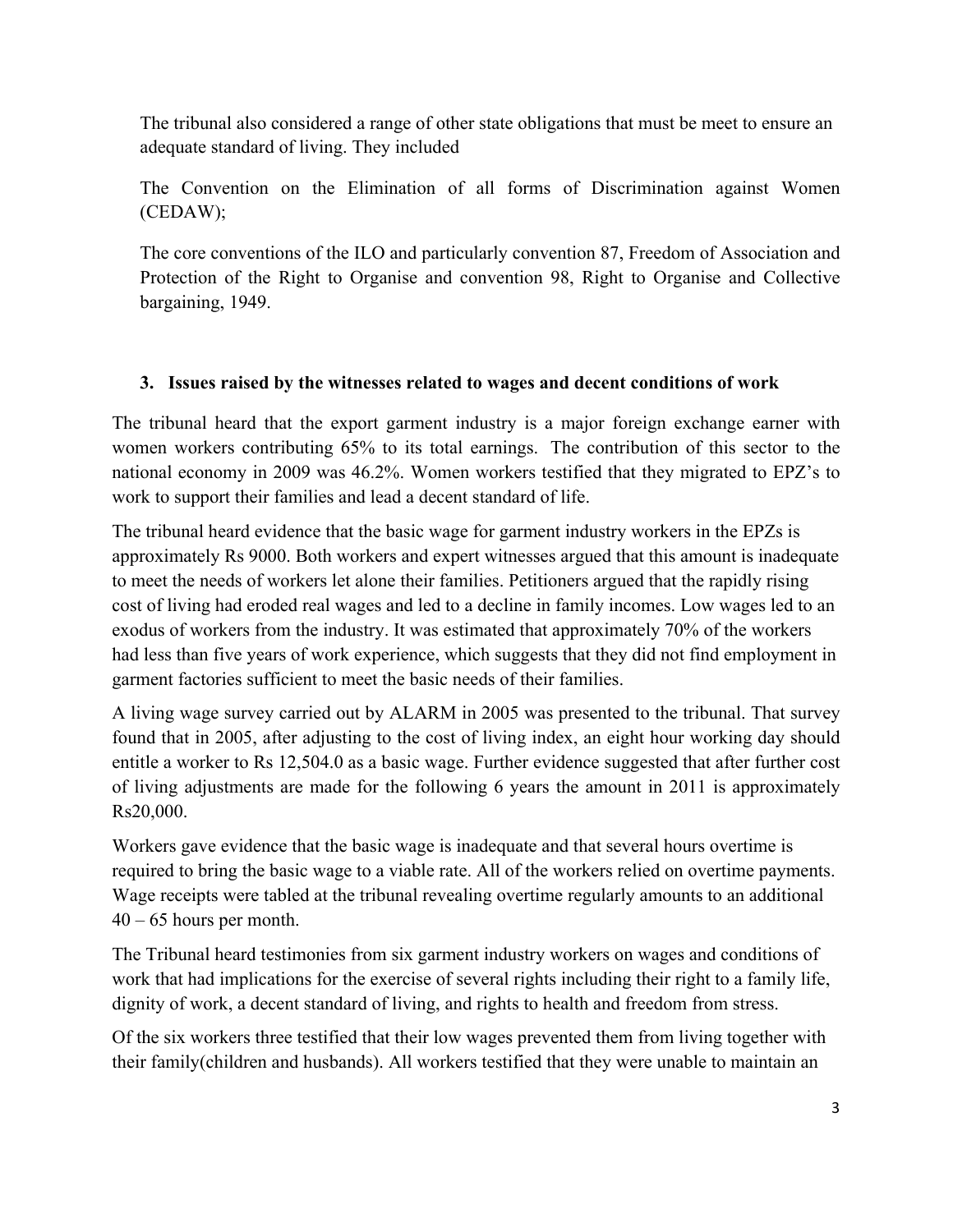adequate standard of living and two stated that their health was affected and their productivity was lowered because they could not afford a nutritious diet.

After hearing the evidence the tribunal members found that the following human rights have been impeded by the denial of a living wage:

# a) Right to a family life<sup>2</sup>

The tribunal heard evidence that workers commonly leave their natal homes and travel 150 to 300 kms to take up work in the export processing zones. Most came to the zones as single women trying to support their families but a number of them married while working in the zones. They testified that after they married they were unable to live with their husbands because they could not afford to maintain a household. As a result they live in boarding houses shared with other women, often in the same room.

Women with children appeared to be most affected by the wages and conditions of the industry. As few factories provided crèches women were forced to pay for child care. The workers stated that the cost of private child care is between Rs 2500 and Rs3500 per child, amounting to one third of the basic wage. The prohibitive cost of childcare and the need to work daily overtime to make ends meet resulted in all the workers who testified reluctantly taking their children to live with grandparents. As a result they now see their children only twice a year. This, in the tribunal's opinion, is a denial of the right to a family life.

The tribunal also heard evidence that the pressure to work overtime and the lack of on-site childcare meant that women were rarely able to breastfeed babies even though the law allows for two breastfeeding breaks a day.

Furthermore, the Tribunal heard evidence from workers that work pressure and financial insecurity had been diagnosed as a cause of infertility. According to the testimony of one worker, her inability to conceive after four years of marriage was attributed by her doctor as "excessive hard work and mental stress at work".

The Tribunal heard that a large proportion of wages are spent by the workers on their own board and food expenses, so they are unable to save towards building a home to live together with their husbands. Unable to share a family life, separated from their children or little babies, the workers are subject to emotional stress.

One worker testified that the stress of living separately and financial insecurity led her husband to desert her when she was seven months pregnant. As a single parent she struggled to meet the demands of the EPZ hours of work and she testified that she was dismissed because of her inability to undertake overtime hours demanded by the company.

<sup>&</sup>lt;u> 1989 - Johann Stein, fransk politik (d. 1989)</u>  $2$  The right to family is included in the UDHR ...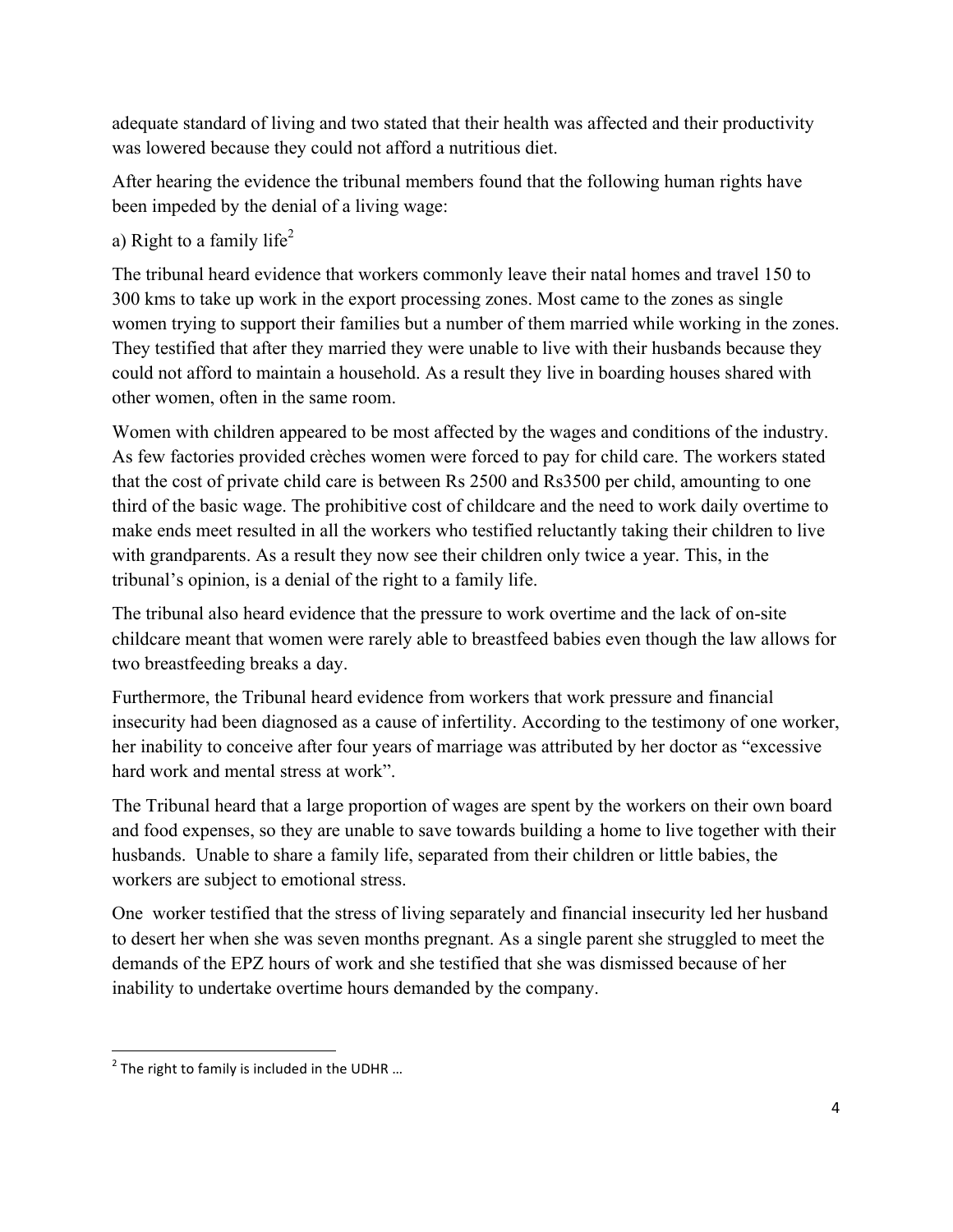The workers testified that "Workers in a factory should earn an adequate monthly income to enable them to maintain their families and dependants in the same areas, where they work and this is a fundamental right."<sup>3</sup>

## b) Right to an adequate standard of living<sup>4</sup>

The workers testified that they were unable to maintain a minimum standard of living even after receiving an annual increase of Rs 500.0[2] to their basic wage of Rs. 9,000 because the cost of living index was much higher than their increase in wages. Between December 2009 and December 2010 it had risen by 15 points, but this was not factored into the increase in wages.

The expense of adequate housing was cited as a major impediment to the workers. Workers live in boarding houses in shared rooms, depriving them of privacy and proper rest.

## c) Right to adequate food

The Tribunal heard evidence from workers that their consolidated wages of a basic Rs 9,550 together with over time payments was not adequate for a nutritious diet. Some factories provided them breakfast and lunch, at a cost of approximately Rs 900.0 per month. They spent an additional Rs 5,500 a month on food for themselves. The workers cited the long hours as an impediment to a nutritious, affordable meal as they were forced to buy pre-cooked meal because of time pressures.

## d) Right to health

The tribunal heard evidence that long hours of work negatively affected workers' health. In addition to the reproductive health detriments cited in section a., workers noted stress, anaemia and malnutrition as common ailments.

Other occupational health problems brought about by long, repetitive hours of work and particle inhalation included muscular pain, repetitive stress injuries and respiratory problems.

<sup>&</sup>lt;u> 1989 - Johann Stein, fransk politik (d. 1989)</u>  $3$  Workers statement annex --

 $4$  The right to an adequate standard of living article is included in article 11(1) of the International Covenant on Economic, Social and Cultural Rights which provides, "[t]he States Parties to the present Covenant recognize the right of everyone to an adequate standard of living for himself (sic) and his family (sic), including adequate food, clothing and housing, and to the continuous improvement of living conditions."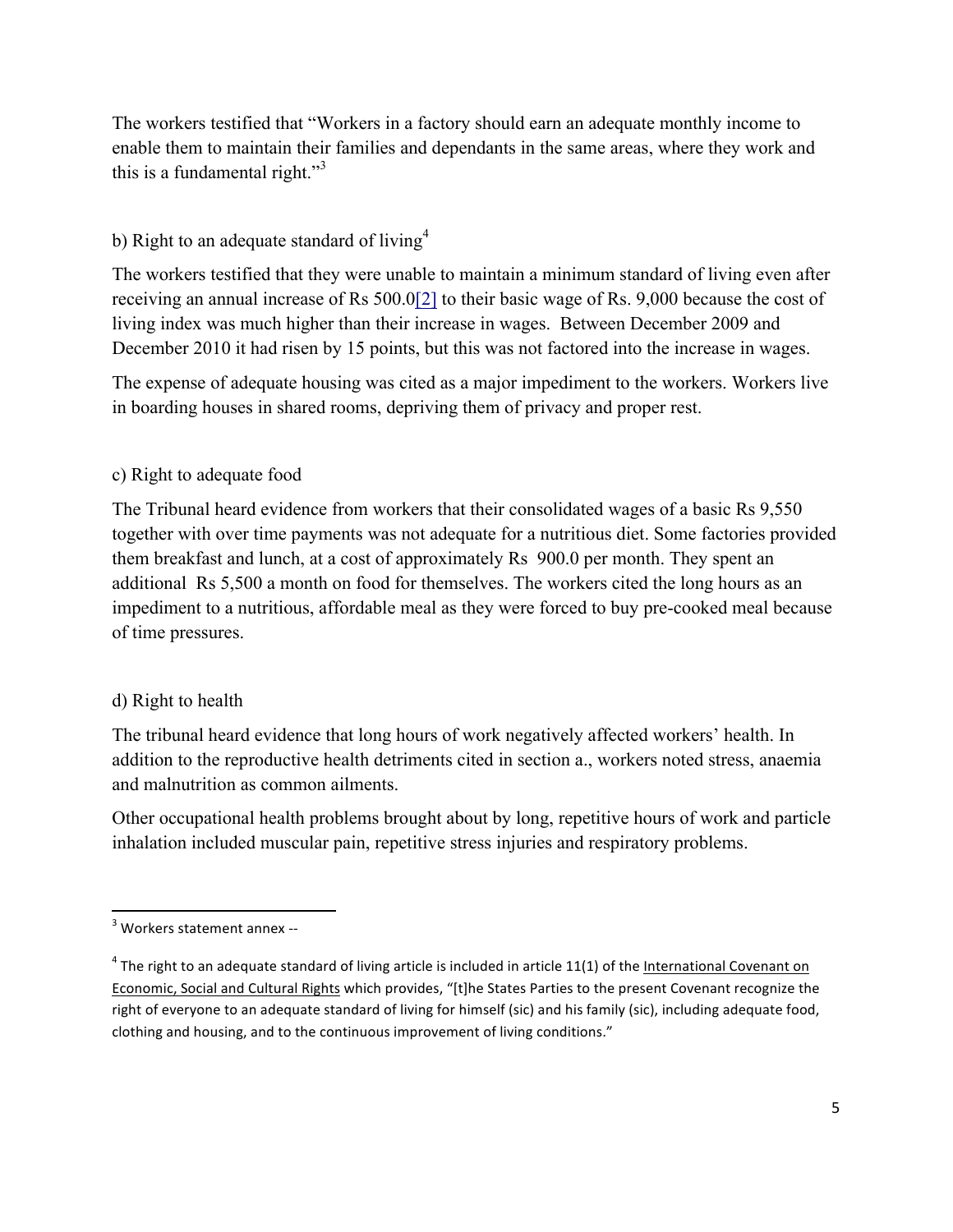Since medical facilities provided by the factories were regarded as poor, workers had to pay for private doctors' fees and purchase medicines which was an added burden on their low budgets.

## e) Right to rest and leisure

Workers testified that they are compelled to work overtime and on holidays when there is a rush of orders. At times they are expected to continue working the day directly after night duty. This has a very bad effect on workers' health and on their productivity.

## **4. Living Wage**

The tribunal accepts that the right to a living wage is both a distinct human right in itself and an enabling condition for the realisation of other economic and social rights. The Universal Declaration of Human Rights article 23(3) established that "Everyone who works has the right to just and favourable remuneration ensuring for himself (sic) and his (sic) family an existence worthy of human dignity …". The ILO recognises the need for a '**minimum living wage'** both in its constitution and its instruments.

A number of different methods have been formulated to arrive at a living wage. The tribunal heard a number of different calculations. While the tribunal members do not intend to prescribe a specific amount that should be immediately set in Sri Lanka we have come to conclusions about some of the requirements for a living wage<sup>5</sup>.

Requirements for a living wage:

<u> 1989 - Johann Stein, fransk politik (d. 1989)</u>

a) **Adequate to sustain a family**: The tribunal is convinced that a living wage must be sufficient for an average family. It is clear that this is the intention of article 23(3) of the UDHR. Historically women have received lower wages sometimes justified by the erroneous belief that women do not have dependents. This discriminatory assumption has aided the systemic undervaluing of women's labour. All the women who testified supported family members.

The tribunal accepts the evidence presented that the minimum basis for a family should be a family of four  $-2$  adults and 2 children, which equates to 3 adults or 1 adult and 4 children.

The tribunal also accepts the evidence that the calculation should be based on the calculation of 1 wage earner. This calculation recognises that where 2 parents work

 $^5$ Data for this section was taken from various sources of evidence including the ALARM study on sector specific living wage for Sri Lankan Apparel industry workers and Asia Floor Wage study on living wage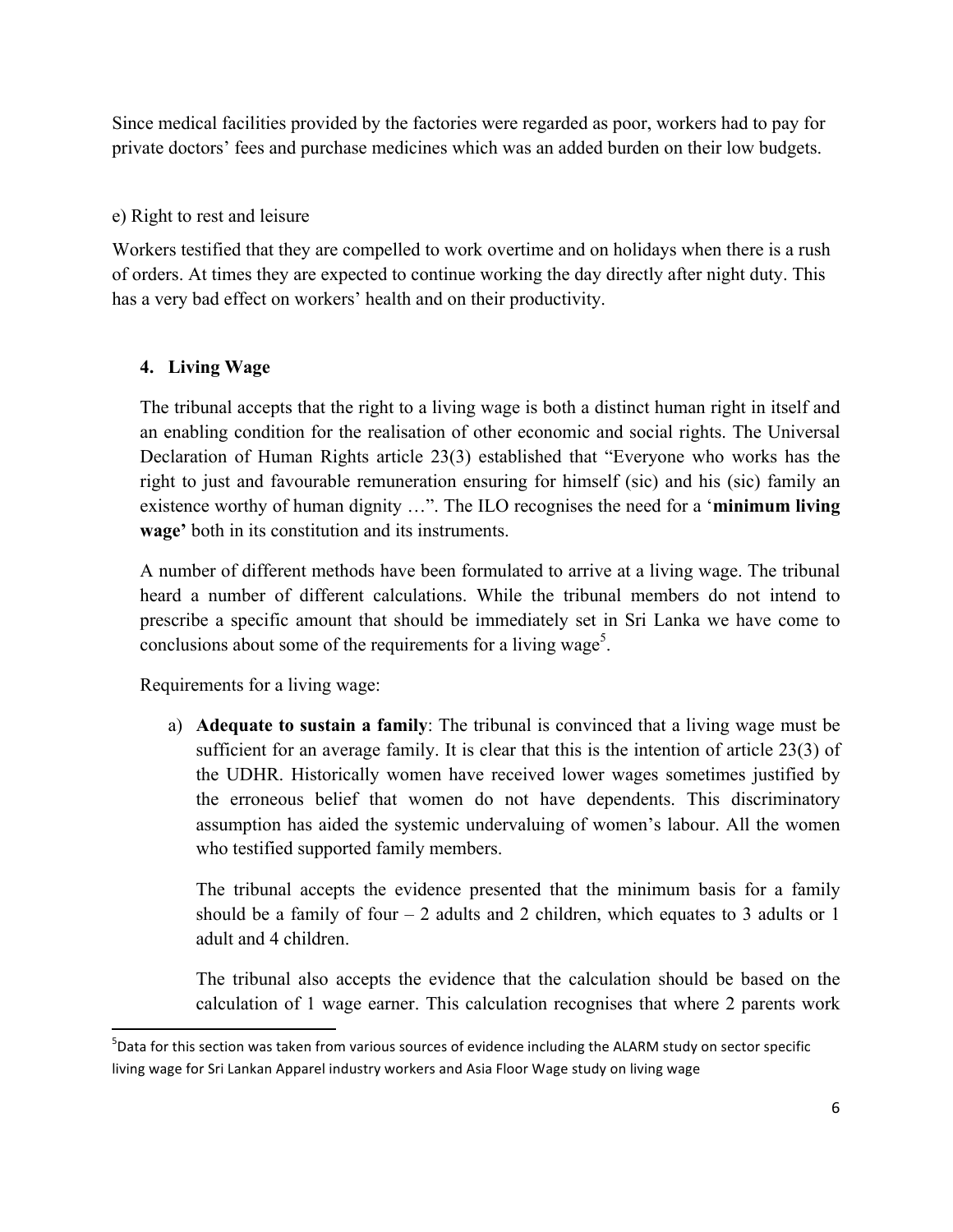the need for domestic work will necessitate the payment of a wage. Domestic workers should also be entitled to a living wage.

- b) **Living wage should be based on an 8 hour day** The tribunal heard evidence that workers in the garment industry struggle to survive on their take home pay even though it includes overtime. Overtime appears to have become an essential part of wage calculations, not an additional payment made on a periodic basis. The systematic reliance on overtime particularly disadvantaged women workers with young children who were unable to survive on the basic rate of pay and forced to live separately from their children in order to accept overtime hours. Other testimony indicated that the long hours of overtime had a serious impact on the health of workers. The reliance on overtime also made it difficult for workers to take annual leave where they would only be paid the basic rate and would be unable to survive on that payment.
- c) **Living wage should be based on 3000 calories per day per adult** The tribunal understands that there are numerous ways to determine the costs of food for workers. The tribunal heard evidence about the increases in food prices over a number of years. This method of calculating costs based on a 'food basket' may be useful in a local setting. However, the tribunal found that the calorie intake method of calculation allows for the most objective method to be utilized across regions and countries.

The tribunal heard evidence that a number of workers do not eat adequately on existing wages and some would confine themselves to the food provided at the factory to save costs.

The tribunal heard evidence of the hard, exhausting work carried out by workers in the garment industry. It is clear from the evidence that this work is not sedentary work and the calorie intake must reflect at least a minimal level of physical work. The tribunal heard evidence that Indonesia has set the calorie intake at 3000 calories after consulting with the ILO and workers. The tribunal therefore finds that a calorie intake of 3000 should be utilised to measure the living wage

d) **Living wage should calculate food costs at a rate that is equal to or less than 50% of the wage** - The living wage must ensure that workers can live with dignity and enjoy other economic, social and cultural rights. Non food items are an essential part of livelihoods and include housing, clothing, education, childcare, entertainment, transport. The tribunal heard evidence that a number of workers begun working in the garment industry with the hope that they could earn enough money to pay for education for family members, provide housing, save money or purchase household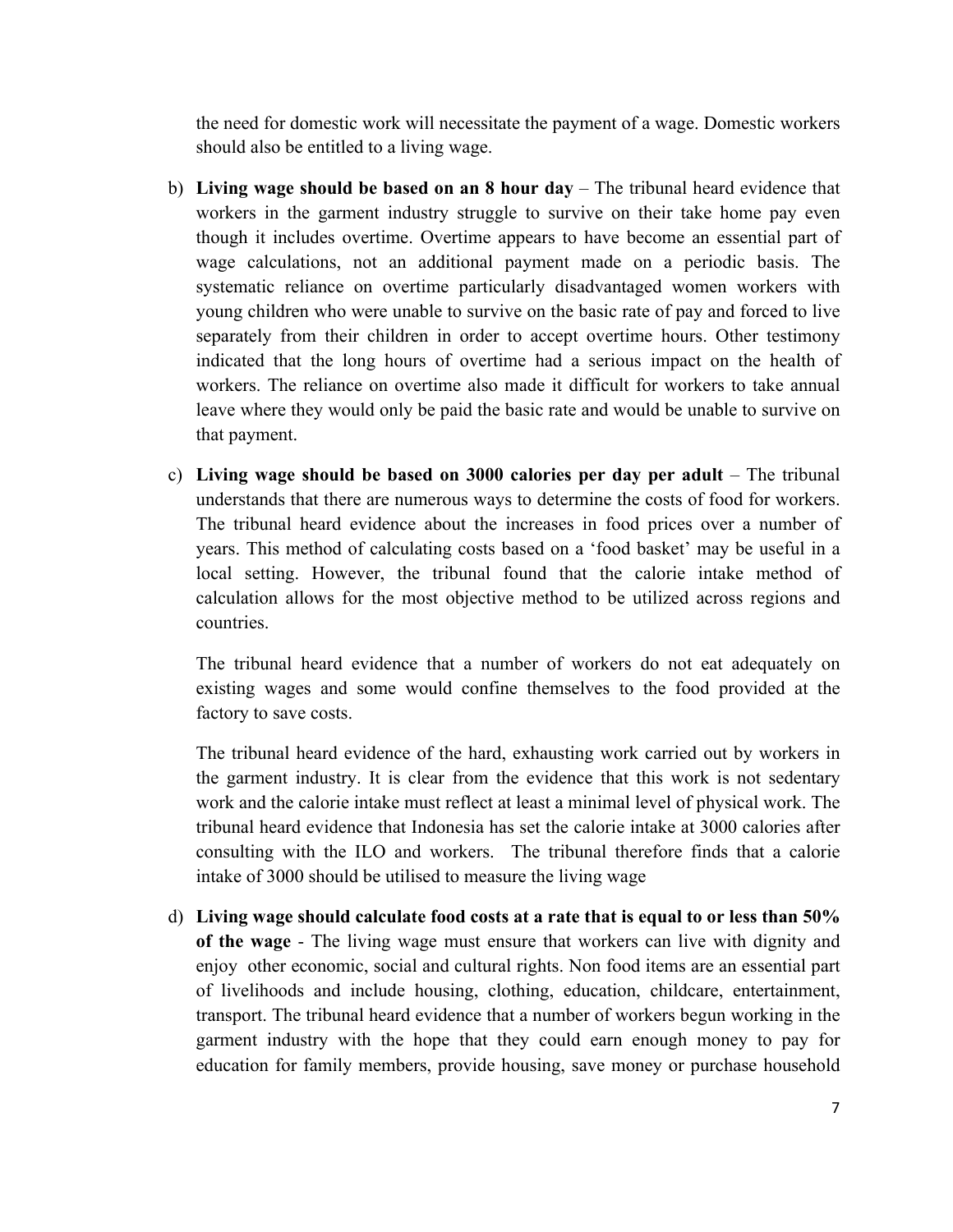items. However the workers found that the wage earned did not allow them to utilize the wages for this purpose. The tribunal heard that the women do not have enough money left after the cost of food to even purchase the clothing they manufacture.

The percentage of the wage that is spent on food is an indicator of the adequacy of the wage to provide for a living wage. The higher the percentage spent on food, the closer to poverty levels. The tribunal accepts that a living wage should enable no more than 50% of the wage to be spent on food for the family.

## **Living wage, rather than minimum wage**

Sri Lanka, like most countries, has established a minimum wage. The evidence presented to the tribunal was that many, however not all, workers in the garment industry receive the mandated minimum wage or higher. The minimum wage, however, has not been set as a minimum living wage based on a indicators that suggest a family could survive on that wage.

Globally the minimum wage has been set at a subsistence rate, at poverty levels. The tribunal accepts that wages set at minimum wage rates do not amount to just and favourable remuneration that would allow for a dignified family life.

## **Other evidence on living wage setting**

The tribunal heard various arguments around the rate at which a living wage should be set. While the various calculations proposed by the witnesses varied it should be noted that the universal result was that the existing minimum and actual wages are not adequate for a dignified, adequate livelihood for a family. The testimony of the workers themselves confirmed the arguments of the expert witnesses and, although the workers estimates of what they would need varied, it is likely that the living wage indicators mentioned above would result in a basic wage that matched the suggested amounts required by the workers.

## **Millenium Development Goals and a Living Wage**

The goal to eradicate poverty includes the target to increase the percentage of people living on more than \$2 per day. For a family of 4 with one wage earner this would amount to USD240 per month or USD180 if 2 children are counted as 1 person. This target can only be achieved with a commitment to a living wage for workers in the global south.

## **5. Existing legal framework and treaties and obligations undertaken by SL government**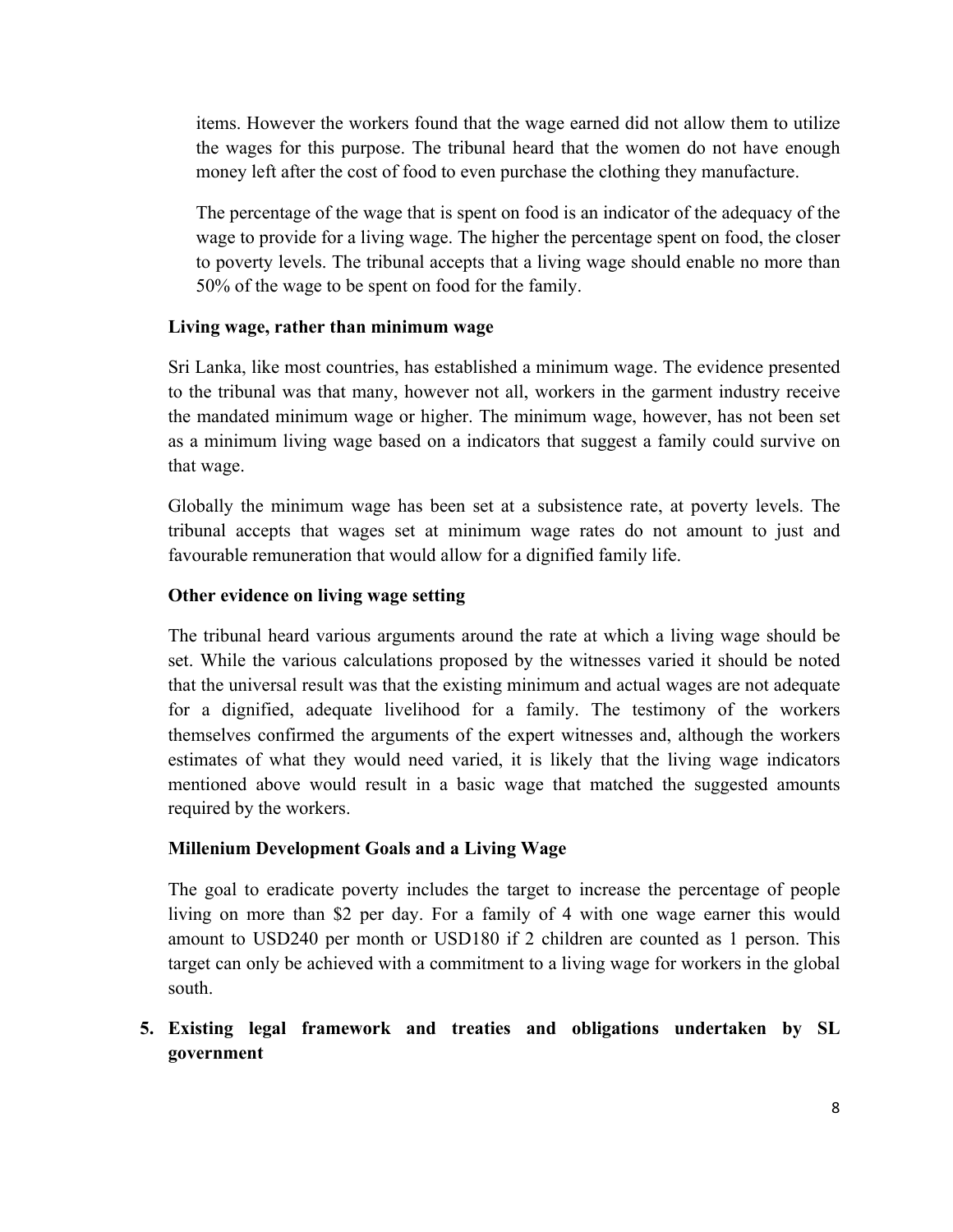The Sri Lankan Government has ratified all important international conventions with regard to labour It was presented to the tribunal there are no major deficiencies in national laws. National labour legislations the garment trade has had a history of poor implementation practices with regards to labour standards. The manufacturers have managed to work hand in hand with the Government to protect and increase the foreign investment in this country at the expense of the workers. It aappears from the testimonies presented that the of voice Sri Lankan workers in this global industry is silenced.

#### **Relevant laws and applicable National standards**

The tribunal has not found any major deficiency in Sri Lanka's national labour legislation with regard to the garment industry. The Sri Lankan Government is signatory and has ratified all important international conventions with regard to labour. However the garment trade has a history of poor implementation practices with regard to labour standards. It appears from the testimonies presented that the voice of Sri Lankan workers in this industry is silenced. The important national laws governing the garment industry in Sri Lanka are as follows.

- Wages Board Ordinance -section 29 (3) of the Wages Board Ordinance (Chapter 136)
- Employees' Council Act No. 32 of 1979
- Industrial Disputes (Amendment ) Act No. 56 of 1999
- Unfair Labour Practices (Part VA to the Industrial Dispute Act)
- Trade Union Ordinance Act No. 14 of 1935
- Factories Ordinance 45/1942
- Employment of Women, Young Persons and Children Act Act 47 of 1956, Act No. 32 of 1984
- Workmen's Compensation Ordinance (Act No. 15 of 1990)
- Employees' Provident fund Act 15 of 1958, Act 14 of 1992
- Employees Trust fund Act Act 96/ 1980
- Gratuity Act 2/1983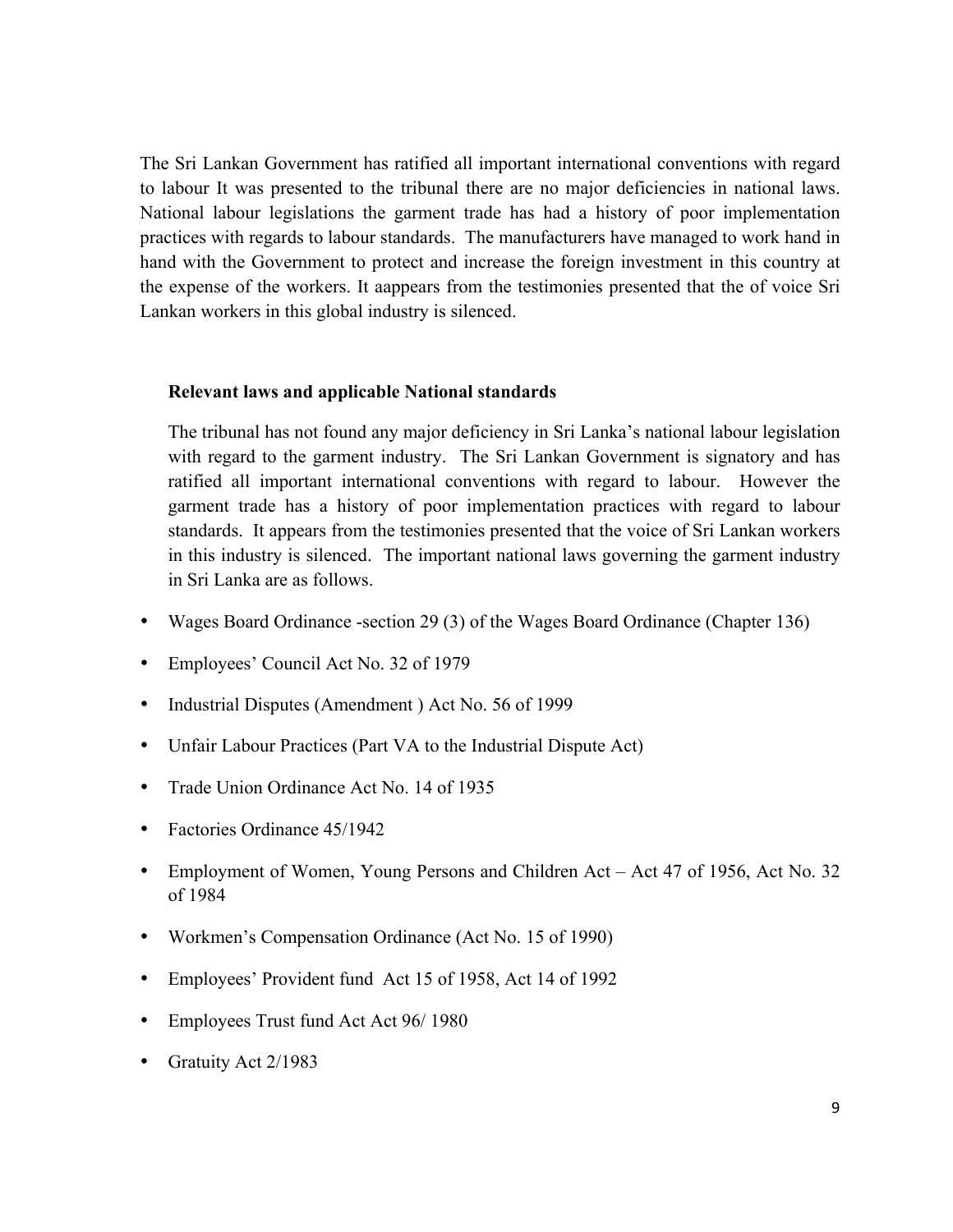- Maternity Benefits Act Act No. 43 of 1985.
- Termination of Employment of Workmen (Special Provision) Act of 1971 as amended by Act No. 4 of 1976 and Act No. 51 of 1988

The International Conventions which Sri Lanka has signed and ratified are given below.

## **International Conventions ratified by Sri Lanka**

ILO 87 Freedom of Association and Protection of the Right to Organise Convention, 1948. Ratified 15/09/1995

ILO 98 Right to Organise and Collective Bargaining Convention, 1949 Ratified 13/12/1972 ILO 29 and ILO 105 abolition of forced and compulsory labour

ILO 111 Discrimination (Employment and Occupation) Convention, 1958 Ratified 27/11/1998.

ILO 138 Minimum Age Convention, 1973 Ratified 11/02/2000

- International Covenant on Economic Social and Cultural Rights ICESCR Art. 13, 14 Accession: 11 Jun 1980.
- International Covenant on Civil and Political Rights ICCPR Accession: 11 Jun 1980.
- Optional Protocol to the ICCPR Acceded: 3 Oct 1997.
- International Convention on the Elimination of all Forms of Racial Discrimination **CERD**

- Accession: 18 Feb 1982

- International Convention on the Elimination of All Forms of Discrimination against Women – CEDAW
	- Ratified: 5 Oct 1981
	- Optional Protocol to CEDAW Ratified on 15 Oct 2002
- Convention on the Rights of the Child CRC - Ratified: 12 Jul 1991.
	- •
	- International Convention on the Rights of Persons with Disabilities CRPD
	- Signed: 30 March 2007
- •

## **The Wages Board Ordinance**

The Wages Boards Ordinance prescribes minimum wages and other conditions such as holidays, leave and overtime rates for trades that have been established. At present there are thirty seven Wages Boards.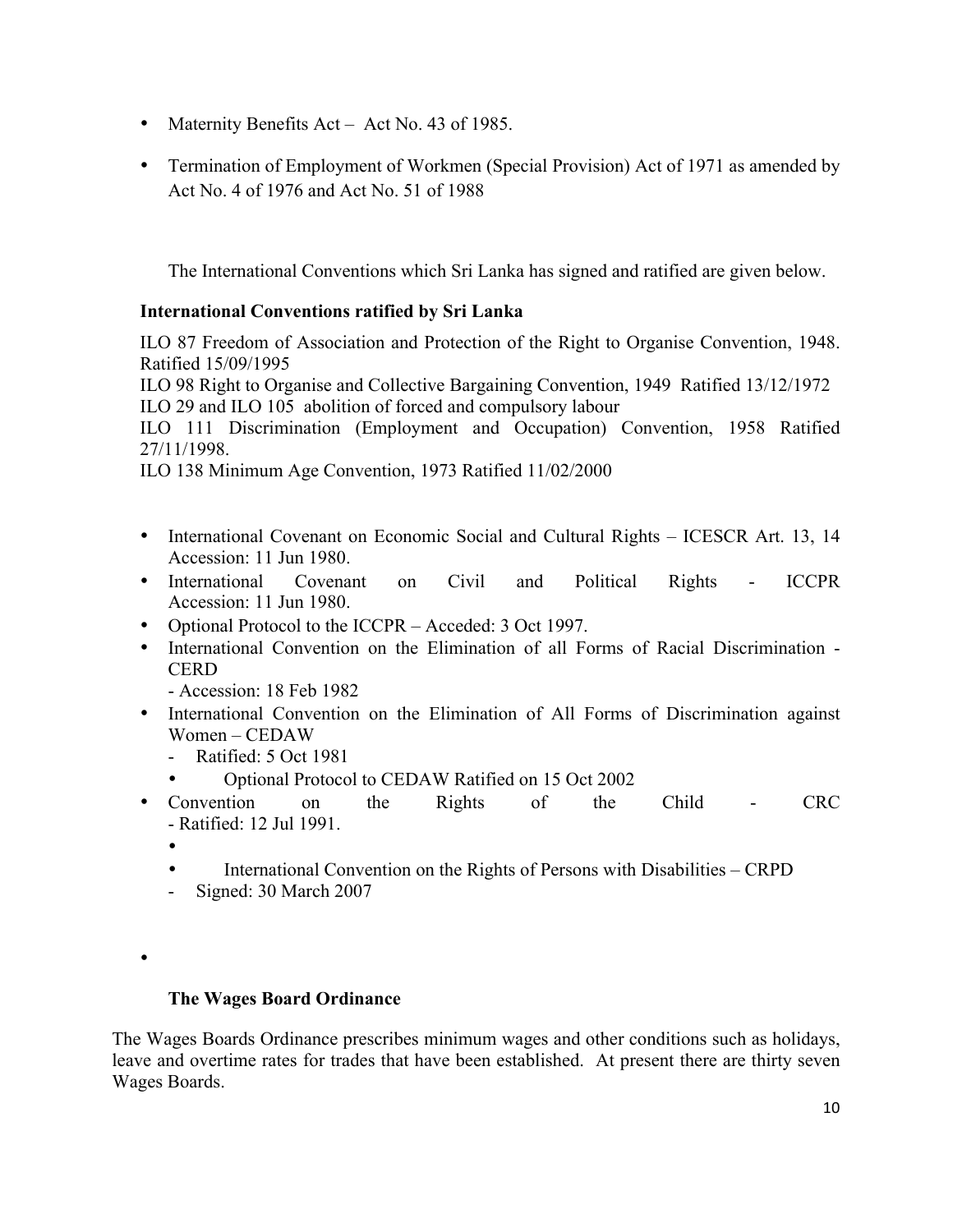The Wages Boards are established pursuant to the Wages Boards Ordinance. Each wages board is constituted by the Commissioner of Labour and consists of an equal number of representatives of employers and employees of a particular trade and not more than three nominated members appointed by the Minister of Labour. The Commissioner of Labour is the chairman of the Board but has no voting right.

The most important function of these boards is to determine the minimum rate of wages for the trade and they may also determine a general minimum overtime rate. The minimum rate of wages may consist of a basic rate plus a special living allowance. However most of the wages boards have now abolished the special living allowance and basic rate and have determined a consolidated wage, which is monthly.

#### **Role of the BOI**

Export Processing Zones (EPZ) were set up under the Greater Colombo Economic Commission (GCEC Act) No. 4 of 1987. These zones are intended to foster and generate the economic development of the country and generally to promote foreign investment. As incentive these companies enjoy a tax free status and other benefits guaranteed by the Sri Lankan Government.

Entry into the EPZ requires the permission of the Company and the BOI. This administrative restriction prevents the entry of trade union leaders interested in organising the workers as well as labour auditors even from the Labour Ministry.

In the EPZ's the Board of Investment (BOI) have entered into an agreement with enterprises recommending annual increments of Rs. 500 to employees with not less than a one year service. But this rate of increment appears to have been fixed at Rs 500.0 and was not revised annually despite the rise in the cost of living within the country.

## **Employees Council**

Every company that employs not less than 100 but not exceeding 500 employees belonging to the manufacturing sector shall establish an Employees' Council under the Employees' Council Act.

The constitution of the Employees Council is as follows:

(a) Not less than 5 and not more than 10 worker representatives elected by the workers themselves, if necessary by secret ballot;

- (b) Elections are monitored by the BOI and Department of Labour;
- (c) Meeting should be held once a month;
- (d) Council is empowered to discuss any matter affecting the employees of the enterprise;
- (e) Employer and Council are expected to endevour to bring about a settlement within 30 days and if this is not possible, to refer the matter to the BOI;
- (f) The labour dept. is brought in after a further period of 30 days;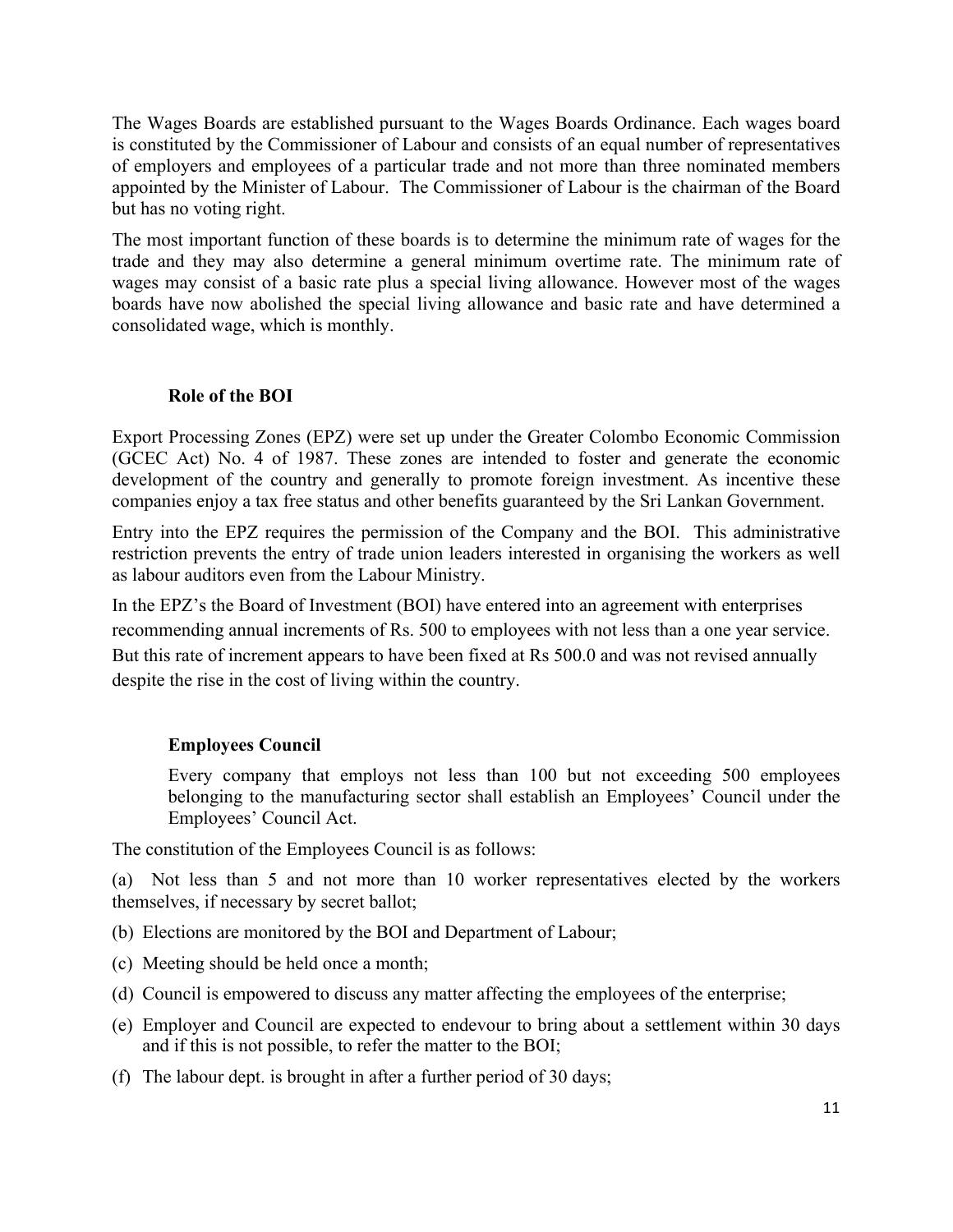- (g) The employer and council are expected to refrain from any act likely to impair the efficiency and productivity of the enterprise;
- (h) Monitoring of standards is the responsibility of the BOI. In EPZ's the Employees' Councils are also known as Workers Councils.

#### **Obstacles towards the implementation of local labour laws**

Freedom of Association and Collective Bargaining violations

Violations resulting from the inability to implement the Industrial Dispute Act and the Trade Union Ordinance have resulted in the weakening of trade unions with regard to the garment industry in this country. There are just a handful of Collective Bargaining Agreements that have been signed with workers in the garment industry. The prevailing minimum wage or poverty wage is the benchmark at which wage is determined and the trade unions have not been effective in influencing the Government and manufacturers for an increase in wages. All the testimonies from workers confirmed that workers in the garment industry received the minimum wages determined by the Wages Board.

The trade unions in the garment industry appear to be weak. The main reason for trade unions' inability to make a difference in the workers situation is because there is a strong opposition to unionising by the manufacturers as cited by the People's advocate at the tribunal hearing. The Peoples Advocates explained that in some cases unions were not recognised or could not be formed because of strong opposition from the manufactures. According to testimonies from the workers the Workers Council members work closely with the management and tend to take the side of the management when there is a dispute. It seems that the EPZ's have been set up promising foreign investors a union free workforce. In the testimonies presented, a worker had to wait for two months to report her dispute to the Labour Department because of the procedures set up by the BOI. Complaints by the workers cannot be taken directly to the Labour Department without first been referred to the Workers Council and BOI.

Workers' testimonies showed there is no credible complaint mechanism within the factory. The Labour Department is the final arbiter for disputes that cannot be resolved by the Company. From the testimonies recorded at the tribunal the Labour Department did not seem to have effectively addressed the issues brought before them.

The majority of trade union leaders in this country are male-dominated, with severe handicaps in understanding the problems women workers face. This adds to the workers' unwillingness to join trade unions. Adding to the fact that women workers have very limited time to spare for union activities, trade unions are fragmented and do not work well together. Competition and politics between them has hampered the work for women workers in the industry.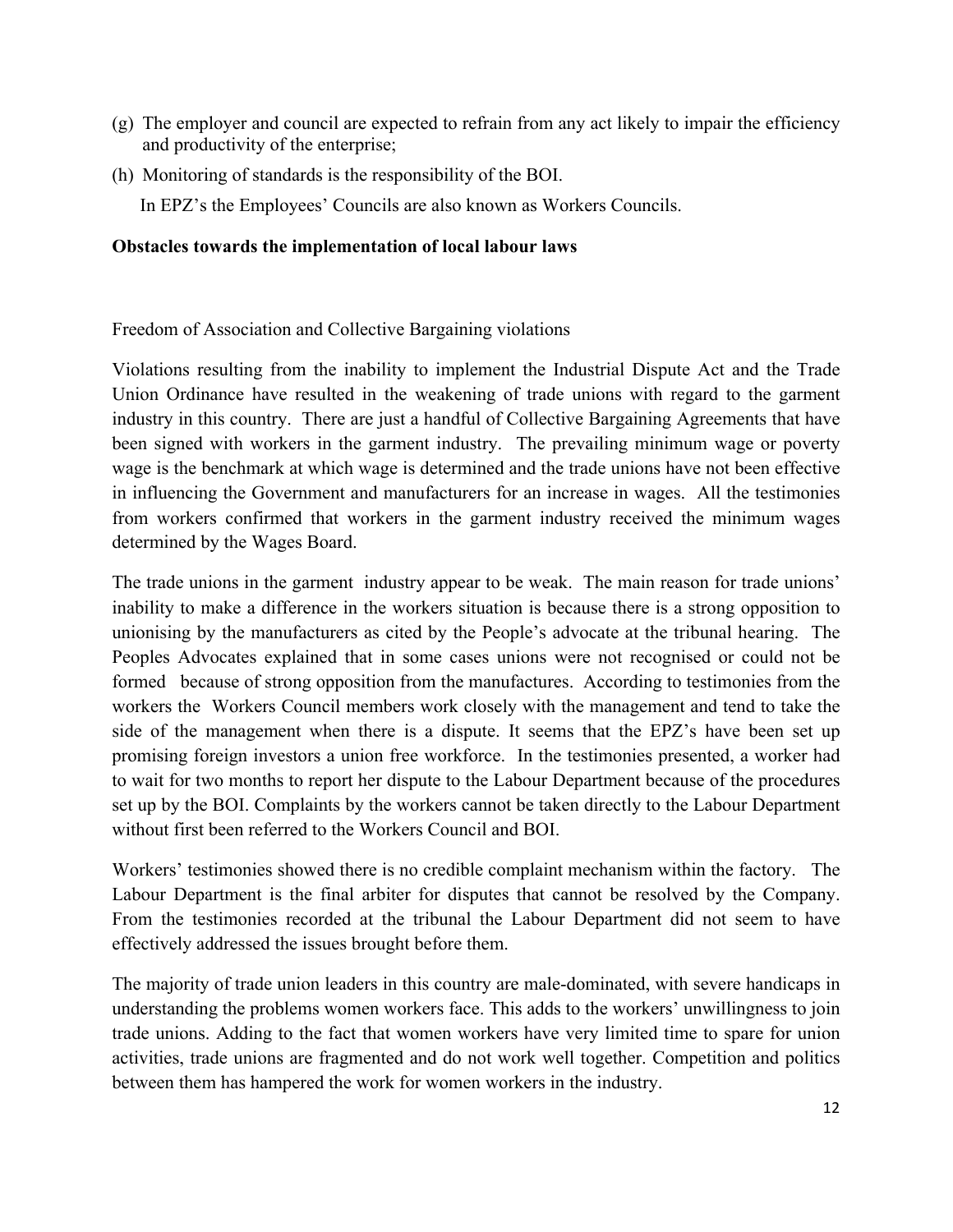#### **Overtime violations**

The local labour laws allow workers to do 60 hours of overtime a month. There are some manufacturers that practice 48 hours of overtime a month. According to the law, women who work from 6am to 6pm shall not be employed after 10pm on any day.

From the workers' testimonies it appears that in some instances, workers did more than 100 hours of overtime a month. These workers reported receiving two pay slips from the factory one payslip that records up to 60 hours of overtime and the other pay slip records overtime over 60 hours. This is in gross violation to the local labour laws. Some workers reported working 24 hours at one stretch if there is an urgent shipment from the factory, which is a blatant breach of national law. Testimony of workers further revealed that all overtime hours worked were not adequately compensated by the factory management.

## **Night work**

The local legislation for night work: The Employment of Women, Young Persons and Children Act states that 'no woman shall be employed for more than 10 days on night work, during any one month.' Another requirement is 'no woman shall be compelled to work at night against her will and written sanction of the commissioner of labour should be obtained by every employer, prior to the employment by him of women to work after 10 pm at night.'

According to the testimony of a worker she was forced to give her consent to do night work by the factory management. She reported suffering from low blood count and not being able to conceive because she worked continuously at night and did long overtime hours. She was advised by the doctor to stop her night shifts in order to improve her health. Because of excessive work and mental stress at work she has left her job and is now working with Subcontract Company that has less pressure on the worker.

## **Maternity benefit violation**

The maximum period for which any woman shall be entitled to the payment of maternity benefit shall be twelve weeks. The employer of more than a prescribed number of women workers shall establish and maintain a creche for children under five years of age. The employer of a woman worker who is nursing a child under one year of age shall allow her in any period of 9 hours, two nursing intervals of not less than 60 minutes in addition to her normal breaks. It was also stated that in some instances women were unable to take their required nursing breaks because of heavy shipments that demanded intense labour from the factory.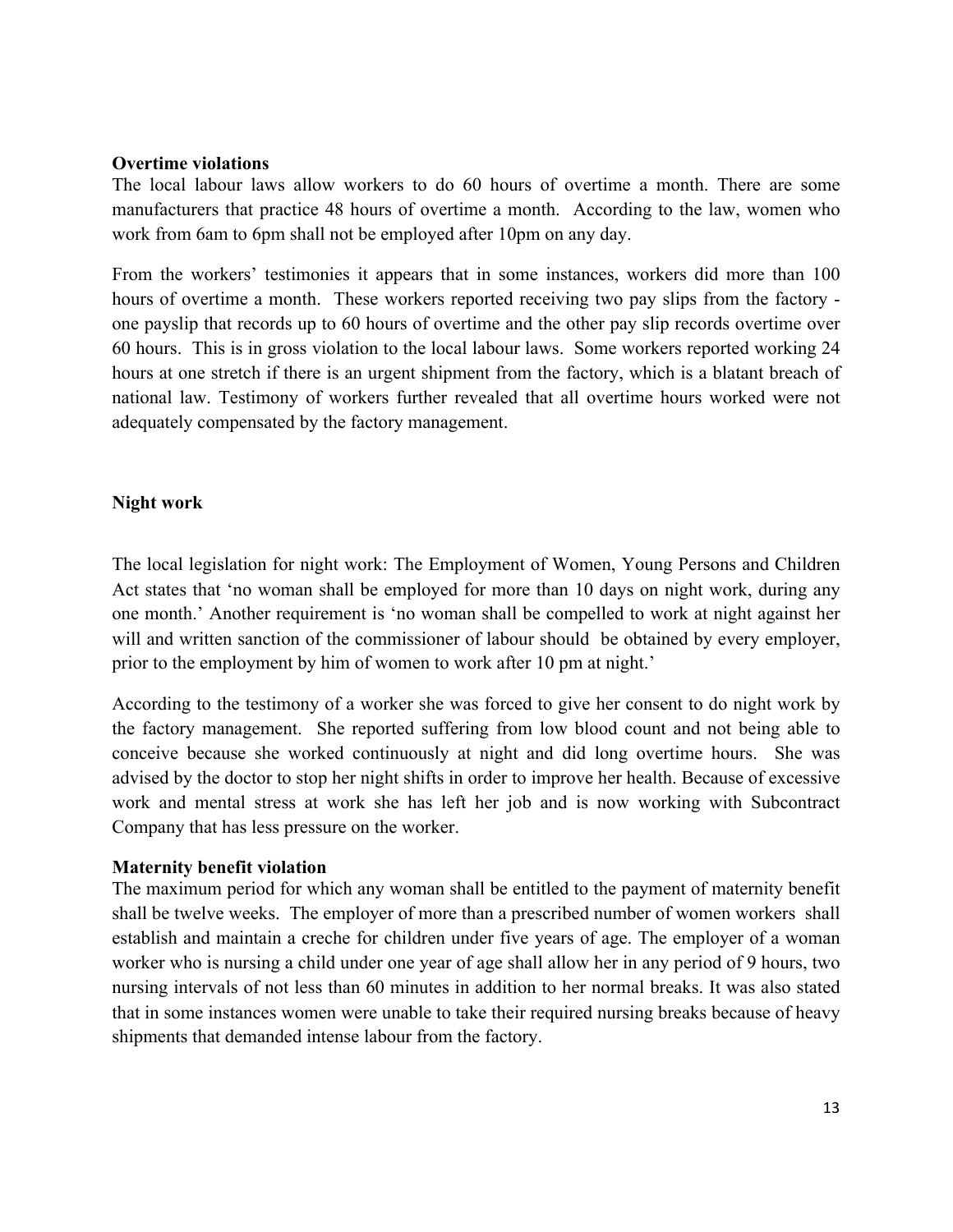#### **Employees' Provident Fund**

The employer is obliged to deduct 8% from a worker's total earning each month and contribute 12% per of the worker's basic monthly earning towards the Employment Provident Fund.

Under the Ordinance the monetary board shall notify the employer within 9 months of the amount credited towards the worker. It is the duty of the employer to notify the worker of the amount credited to his/her account.

According to the testimony of a worker, she was not aware if her employer contributes towards this fund. She was not informed of any contributions.

## **6. Impediments: International**

## **Impediments: International**

## *The impact of globalization in the supply chain in the export-oriented garment industry*

The inability of workers to organise and engage successfully in collective bargaining is compounded by structural difficulties arising from the global trade chain. Globalization has brought unprecedented opportunities to developed and developing countries. It has introduced a global trade regime through which goods are bought sold and consumed. It has expanded and transferred capital and labour from one part of the world to another and made them foot loose with serious and varying consequences for buyer, seller, producer and consumer. This free movement has caused labour intensive and hazardous processes of production to labour-flexible low wage countries. Women workers in many of these countries have been targeted to take on low paying and flexible, unregulated and temporary jobs to meet the demands of the global production process. This global trend has therefore spurred the over hasty growth of industries that have disregarded labour and safety standards.

The production process is also characterised by a demand and supply chain with many actors between the production and market end, designed to maintain the advantage of the buyer and seller. The main actors are the multi -national corporations sourcing countries and manufacturers who will manufacture cheap goods for the global market. The chain also consists of middlemen who maximise their own profits while meeting the demand of the multi-national companies by squeezing manufacturers producing for the export market and who in turn squeeze the workers.

## *The structural conditions behind poverty wages*

Even if collective bargaining for a living wage is successful, it may not be sustainable because of the nexus of the buyers, the big garment brands and retailers who have control over the processes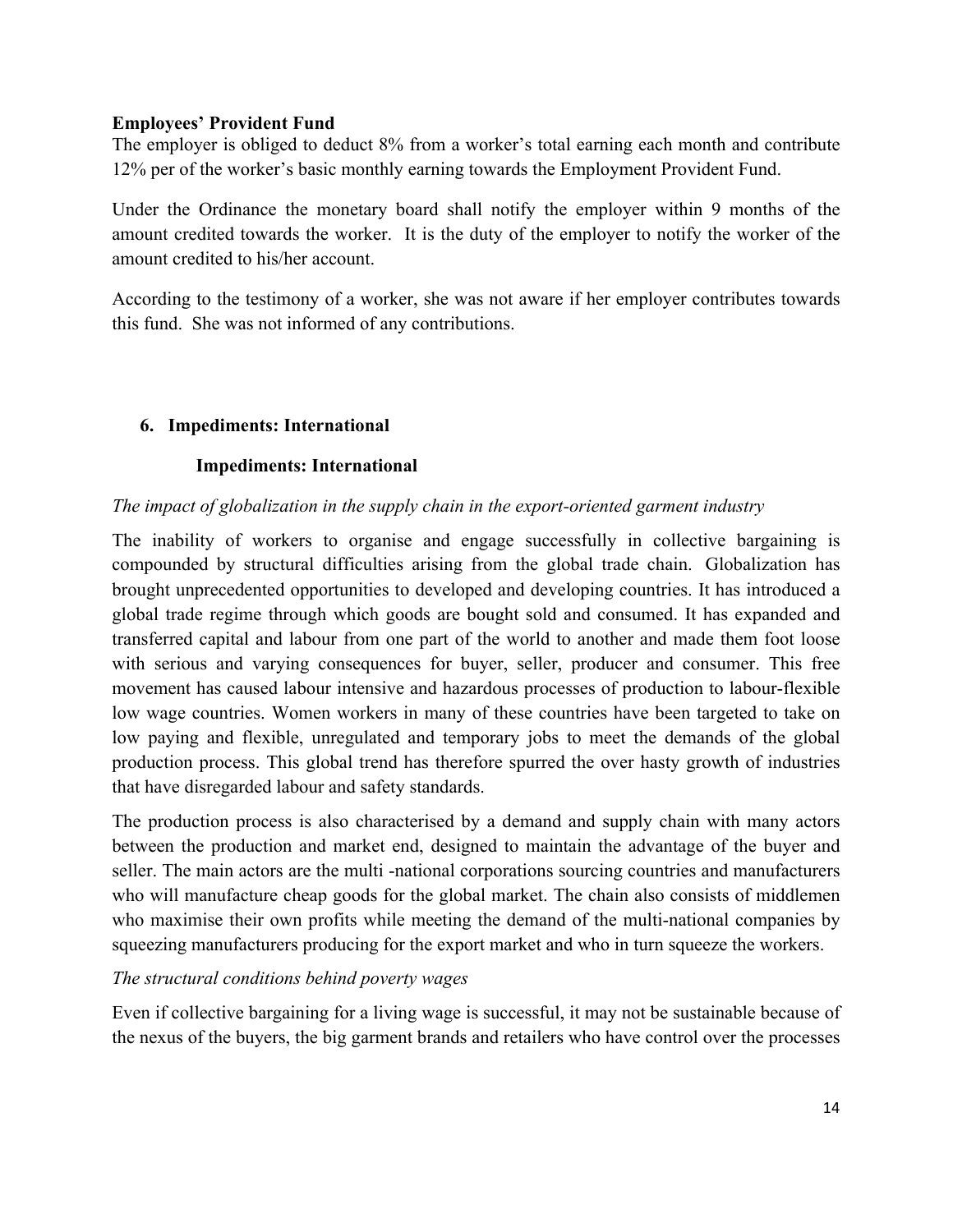of production and trade. Barriers to organising or sustaing gains in collective bargaining are created by, relocation threat, and falling prices.

The buyers' engage in policies such as shift in sourcing and pitch developing countries, where the production of the garments take place, in competition with one another offering exemption from national labour laws or suspend the legal minimum wage. This 'race to the bottom' is exploited by the buyers who are in a position to choose countries offering the most competitive conditions for the 'efficient production' of the garments at the lowest cost and with the shortest lead time and on time delivery. Labour laws and social protection standards are not respected in this process. It makes it impossible for suppliers to pay a living wage or to give a choice to their workers to avoid over time work. The huge pressure to cut costs or lose their business is passed on to the suppliers at the national level.

Major consuming countries have become used to buying the garments at unrealistically low prices. So all companies selling to consumers in the developed world are in competition to provide cheap goods, a trend instigated by powerful global buyers. The size and outreach of the some of the largest global retailers and buyers gives them great power to source their goods at the lowest possible cost in order to grab the largest share of the consumer market, thus driving down the prices of the products. All other competitors in the retail industry are also compelled to follow a low cost strategy or be priced out of the market. Most global buyers reject calls for a 'living wage' standard and insist instead that wages set at the legal minimum wage level are acceptable. Manufactures are at the mercy of this trend as their labour practices are in effect controlled by the global chain of trade and business if they do not want to lose their international competitiveness. So even if there are laws protecting the rights of labour such as those penalizing unfair labour practices, these are not observed.

## . *Strategies*

This raises the question of strategies for change and the protection of the rights of the workers. All points in the global trade chain must be addressed and the industry at the national level cannot be addressed in isolation. When local capital is subordinated by the dynamism and cohesion of the global trade, then the labour movement too has to become globalised and must become more cohesive. There has to be a global bargaining strategy and the competition among developing countries for a share of the economic activity must be broken. There also has to be cohesion at the national level between labour, manufacturer and government.

However, the internal / national labour movement is fractured and scattered as compared to the global trade chain which is cohesive. We have seen in the previous section that there are many reasons for the lack of cohesion in the labour movement. The repression of political rights and trade unions and the lack of democracy undermines the workers' capacity to organize. We have also seen that while the workers in the garment industry are largely women, trade unions are dominated by men. So women's rights issues are not given pre-eminence. In many instances workers have irregular contracts and work flexibly and so move from job to job, hence they are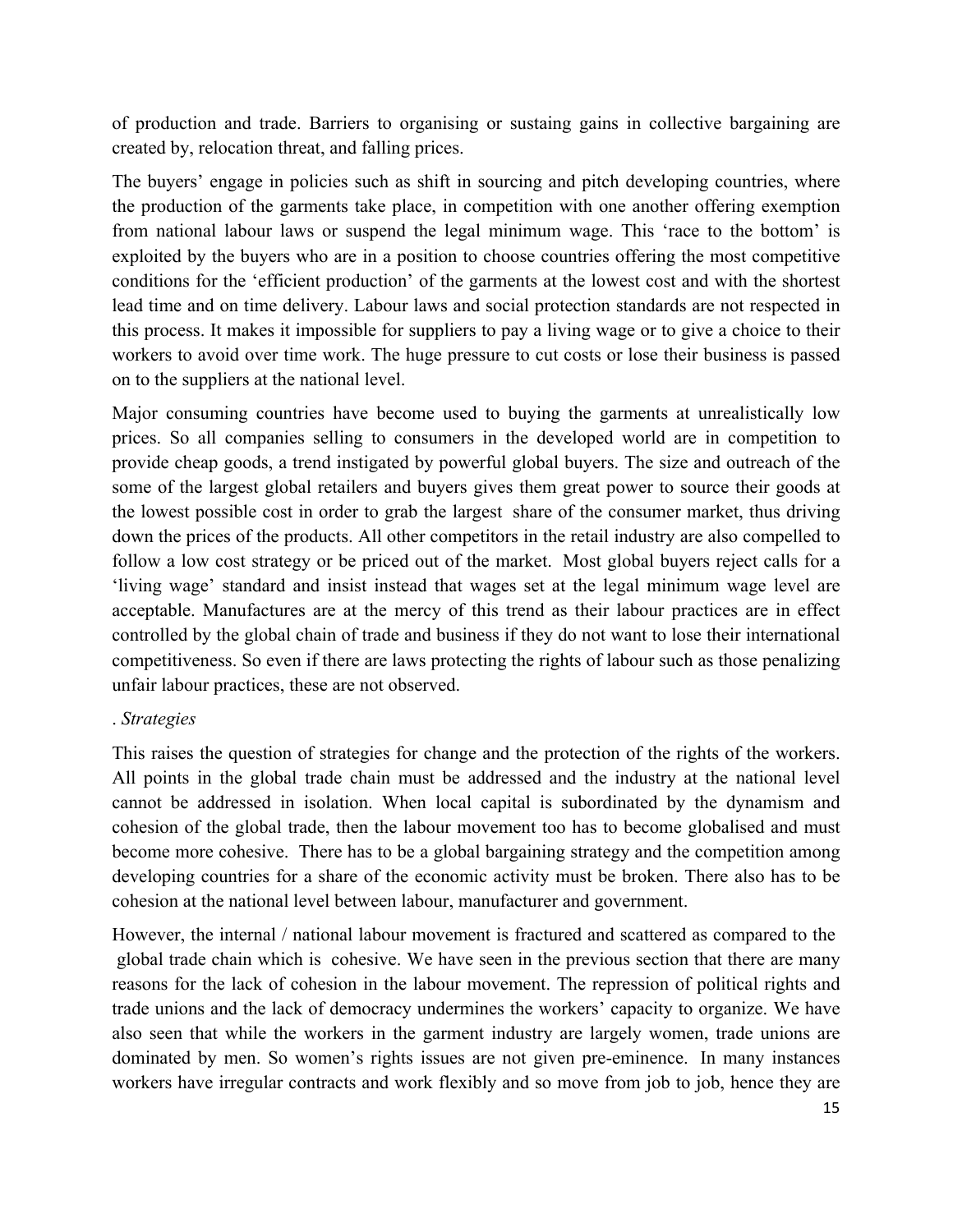scattered and are unable to unionise. The international outsourcing of production has altered the balance of power between employers and unions as well as weakened the traditional regulatory processes of the state. International outsourcing has detached corporations from the specific communities and labour pools associated with them and on whom they depended. Now corporations call the shots and are able shift their investments and business if they meet with demands of the manufacturers they do not wish to comply with. In other words the global buyer retains control of sourcing and prices by relocation threat and shift in sourcing to other countries.

## *Codes of conduct and corporate accountability*

Since the early nineties a group of global buyers and retailers have responded to worker demands for better pay and working conditions and have adopted codes of conduct for minimum standards for labour rights. While standards for decent work as set by ILO have been adopted, there has been no consensus on the idea of a living wage. What has been accepted is standards for a legal minimum wage as set by the laws of the country. It was submitted to the Tribunal, that this is insufficient as legal minimum wage or anything that falls short of a living wage, even if above a legal minimum wage, is inadequate to meet basic needs of the workers and their families and leave the workers in low pay jobs and their families in poverty.

The Tribunal also heard that a further impediment is the failure in many instances to ensure progress in the implementation of codes of conduct such as the Ethical Trade Initiative (ETI) adopted by some multi -national companies. ETIs have also not been useful in furthering the concept of a living wage as there is still no consensus on the measurement and yard stick for a living wage. To be effective, consensus on such measurements have to be collectively decided at regional and global levels. Hence the Asia Floor Wage submitted to the judges that regional and global bargaining strategies are essential to complement local strategies for a living wage. The judges are of the view that to ensure compliance with ethical standards for the idea of a living wage and decent work, measures need to be in place for corporate social accountability at the regional and global level, supervised by the ILO and related UN bodies.

## **a) The structural conditions behind poverty wages**

- b) Even if collective bargaining for a living wage is successful, it may not be sustainable because of the nexus of the buyers, the big garment brands and retailers who have control over the processes of production and trade. Barriers to organising or sustaing gains in collective bargaining are created by, relocation threat, and falling prices.
- c) The buyers' engage in policies such as shift in sourcing and pitch developing countries, where the production of the garments take place, in competition with one another offering exemption from national labour laws or suspend the legal minimum wage. This 'race to the bottom' is exploited by the buyers who are in a position to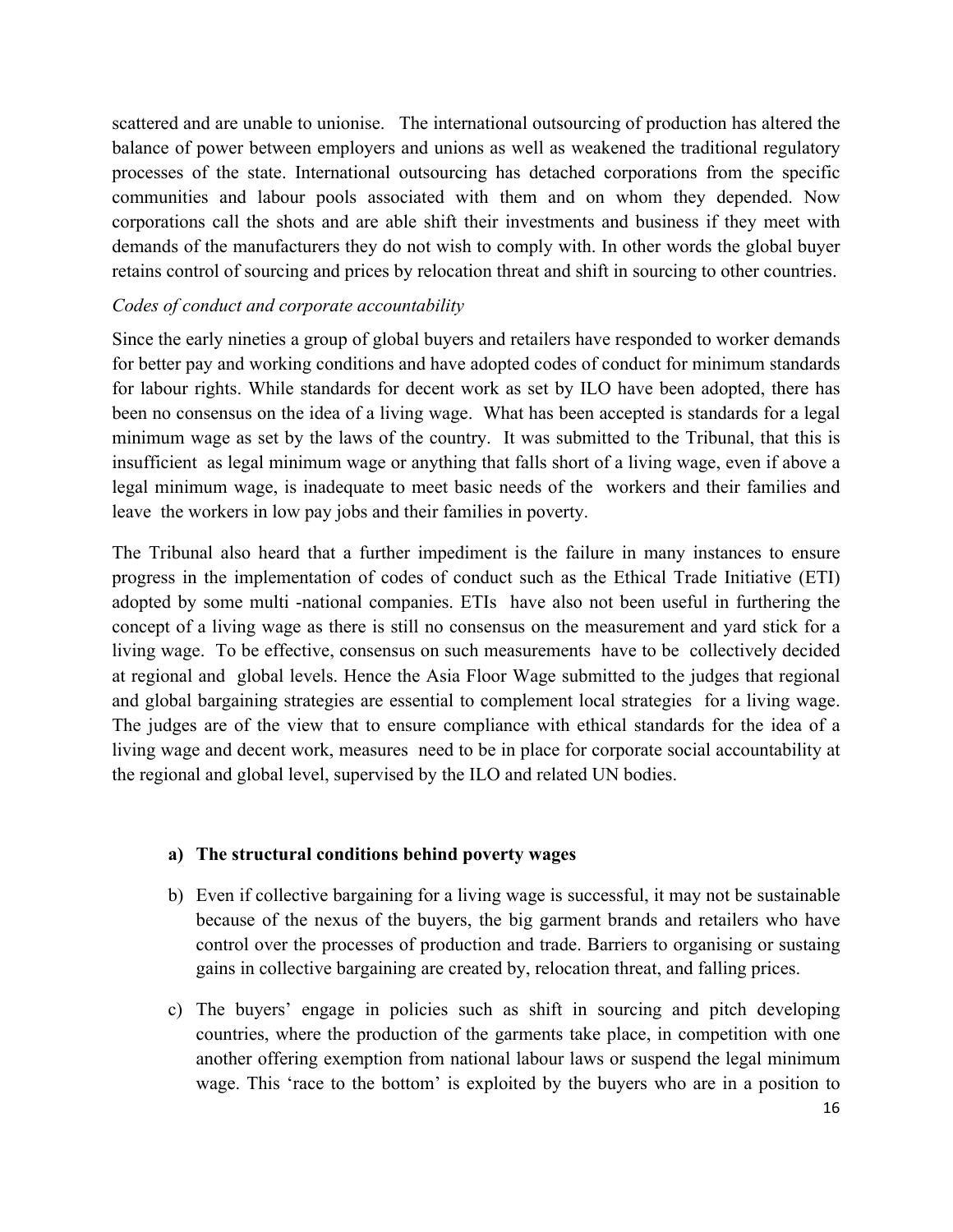choose countries offering the most competitive conditions for the 'efficient production' of the garments at the lowest cost and with the shortest lead time and on time delivery. Labour laws and social protection standards are not respected in this process. It makes it impossible for suppliers to pay a living wage or to give a choice to their workers to avoid over time work. The huge pressure to cut costs or lose their business is passed on to the suppliers at the national level.

- d) Major consuming countries have become used to buying the garments at unrealistically low prices. So all companies selling to consumers in the developed world are in competition to provide cheap goods, a trend instigated by powerful global buyers. The size and outreach of the some of the largest global retailers and buyers gives them great power to source their goods at the lowest possible cost in order to grab the largest share of the consumer market, thus driving down the prices of the products. All other competitors in the retail industry are also compelled to follow a low cost strategy or be priced out of the market. Most global buyers reject calls for a 'living wage' standard and insist instead that wages set at the legal minimum wage level are acceptable. Manufactures are at the mercy of this trend as their labour practices are in effect controlled by the global chain of trade and business if they do not want to lose their international competitiveness. So even if there are laws protecting the rights of labour such as those penalizing unfair labour practices, these are not observed.
- e) This raises the question of strategies for change and the protection of the rights of the workers. All points in the global trade chain must be addressed and the industry at the national level cannot be addressed in isolation. When local capital is subordinated by the dynamism and cohesion of the global trade, then the labour movement too has to become globalised and must become more cohesive. There has to be a global bargaining strategy and the competition among developing countries for a share of the economic activity must be broken. There also has to be cohesion at the national level between labour, manufacturer and government

## **7. RECOMMENDATIONS**

#### **Recommendation towards changes in the law Shaping a global, sustainable and humane garments industry**

The challenge facing Sri Lanka – and other countries (both exporting and importing) – is how to shape a global yet sustainable and humane garments industry.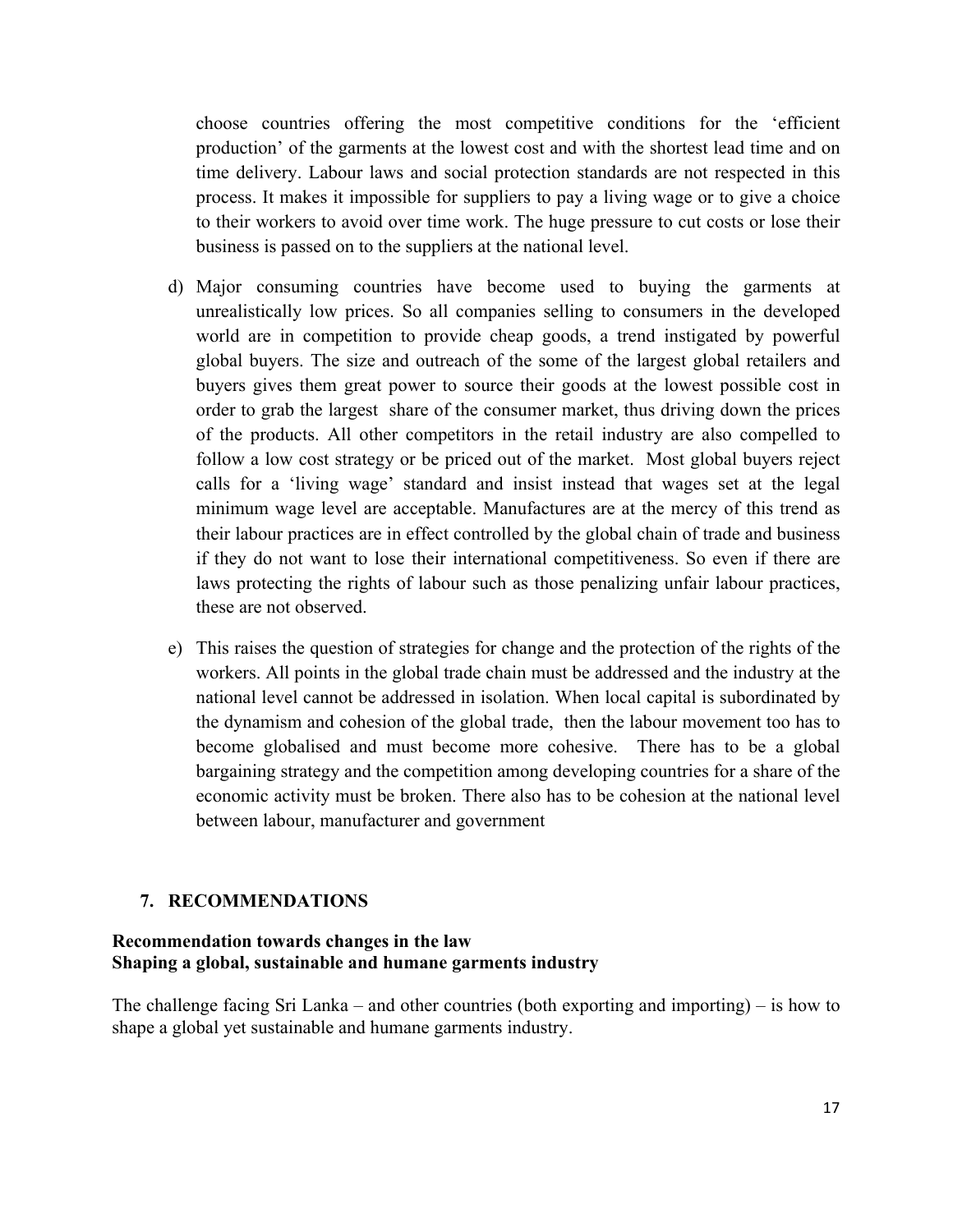The testimonies received by This Tribunal on the situation in Sri Lanka, supplemented by the abundant literature on the international garments industry and its production-marketing value chain across the globe, indicates a veritable Race to the Bottom taking place at the national, regional and global levels. This Race to the Bottom collides with the UN's Millenium Development Goal of halving mass poverty and enhancing social welfare because the resulting subsistence wages literally emaciate workers and their families. It also collides with the ILO's promotion of "decent work", which is defined as work obtained in conditions of freedom, equality, security and dignity. Moreover, this Race to the Bottom threatens the sustainability of the economy for the long-term growth and productivity of a country depend on a stable and contented work force. The migration of Sri Lankan garments firms in search of willing workers in neighboring countries is a clear indication of this. Globally, this Race to the Bottom also puts governments, buyers and consumers on collision course everywhere, as they jostle over jobs and markets.

This Race to the Bottom, which has caused so much suffering and human and labor rights violations, can not go on. It should not be allowed to go on. This Tribunal is fully in accord with the demand of trade unions and civil society organizations seeking a global and Asian minimum living wage in the most global of the globalized industries, the garments and textile industries. This Tribunal also feels that it is in the best national interest of a democratic and modernizing Sri Lanka, now that it is emerging from its decades-old civil strife, to heed this call and work out with other governments in South Asia and in the Asia Pacific how this concept can be operationalized region-wide.

In this context, the Tribunal makes the following recommendations:

## Recommendations to the Government of the Democratic Socialist Republic of Sri Lanka:

- That the government of Sri Lanka move toward the adoption of a living wage in its labour standards regulatory framework;
- That the government of Sri Lanka advance the argument for a living wage at regional and national level and address the global supply chain that pushes wages lower through a collective approach from governments;
- That the government of Sri Lanka establish an independent statutory authority to determine minimum living wage setting, labour conditions and to hear labour disputes. The authority should be comprised of independent experts from civil society with expertise in labour standards. The authority should be mandated to oversee and ensure compliance with international labour standards and be independent of investment bodies;
- That the government of Sri Lanka enforce the Unfair Labour Practices Act, ILO conventions 87 and 98 on Freedom of Association and Collective bargaining, and ensure that trade unions are able to organise and represent workers without impediment;
- That the women's ministry within the government of Sri Lanka ensure that women working in the garment industry can enjoy all rights enshrined in the Convention on the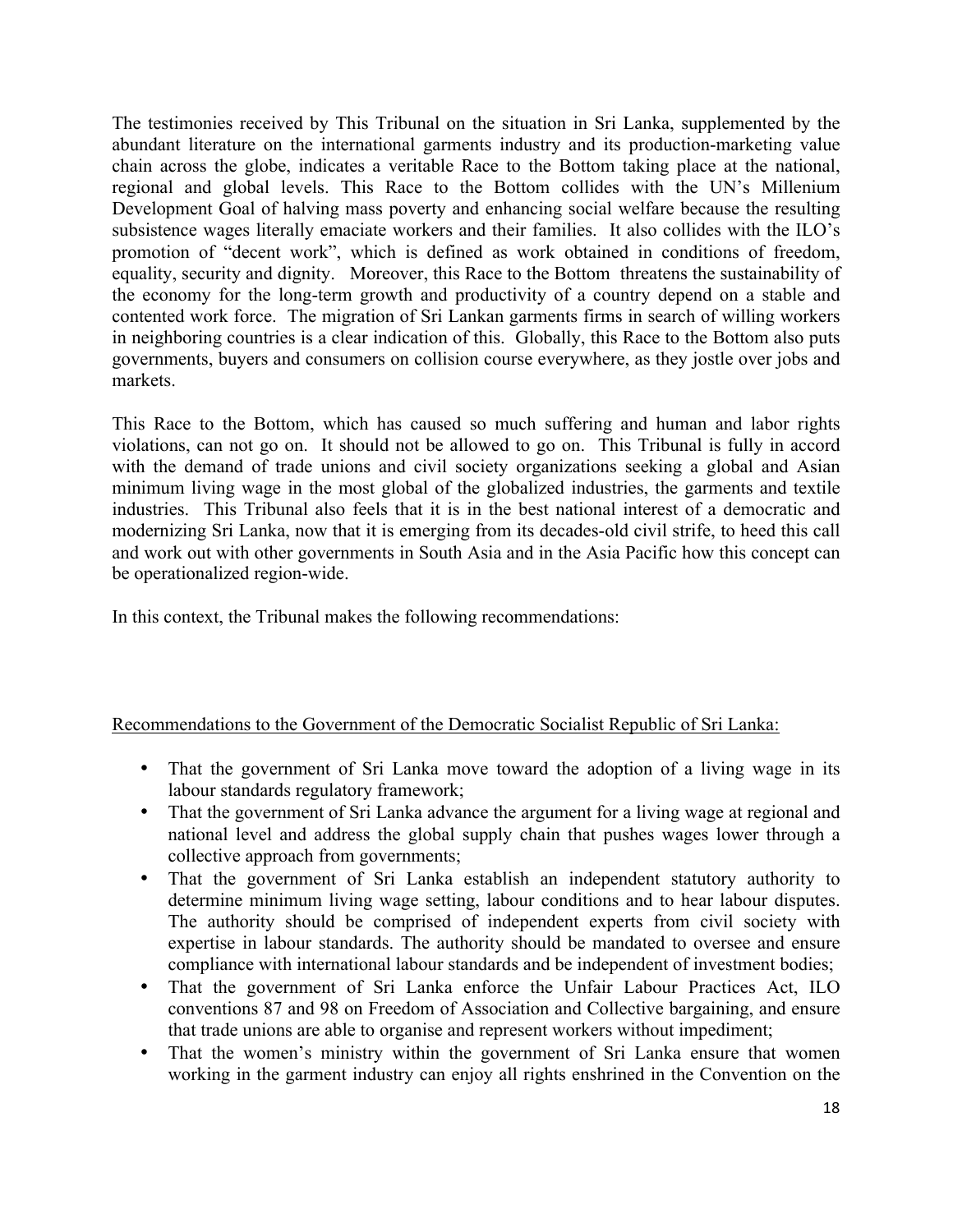Elimination of all forms of Discrimination against Women (CEDAW) and that they include a section on the fulfilment of the rights of women workers in the garment industry in the report to CEDAW.

• That the government of Sri Lanka amend the monetary board regulations to require workers to be directly advised of their EPF contributions on a regular basis, including through electronic means.

## Recommendations to Trade Unions:

- For trade unions in Sri Lanka and globally to adopt the living wage mechanism as part of their bargaining and organising strategies in the garment industry;
- To increase the representation of women garment workers within trade unions as officials and elected representatives;

## Recommendations to Women's Organizations:

• For Women's Organizations, in addition to local advocacy, to raise the issues pertaining to the human rights of women workers in the garment industry, in their international and regional advocacy such as with CEDAW, the Committee on the ICESCR and SAARC.

## Recommendations to Multi-National Corporations involved in the garment industry:

- For international corporations to recognise and prioritise human rights of workers in their pricing and procurement policies;
- For international corporations to go beyond the voluntary Codes of Conduct and commit to a system of universal acceptance of the application of a living wage at all levels of the value chain, including all firms involved in the complex subcontracting system that characterizes the global production of garments and textiles.

## Recommendations to consumers:

• For international consumers to support the global efforts of trade unions and CSOs like the Clean Clothes Campaign for global ethical rules in the garments and textile industries, including the universal acceptance of a minimum living wage in each country.

## Recommendations to UN bodies

- For the ILO, to adopt the minimum living wage as a key element in the decent work program and prioritize its promotion in the global purchasing chain of the garments and textile industries. The ILO's campaign for freedom of association and collective bargaining should be supplemented by the global campaign for a minimum living wage;
- For the UNDP, to promote the concepts of ethical outsourcing and universal social accountability as integral part of its Global Compact Initiative (GCI) and include the